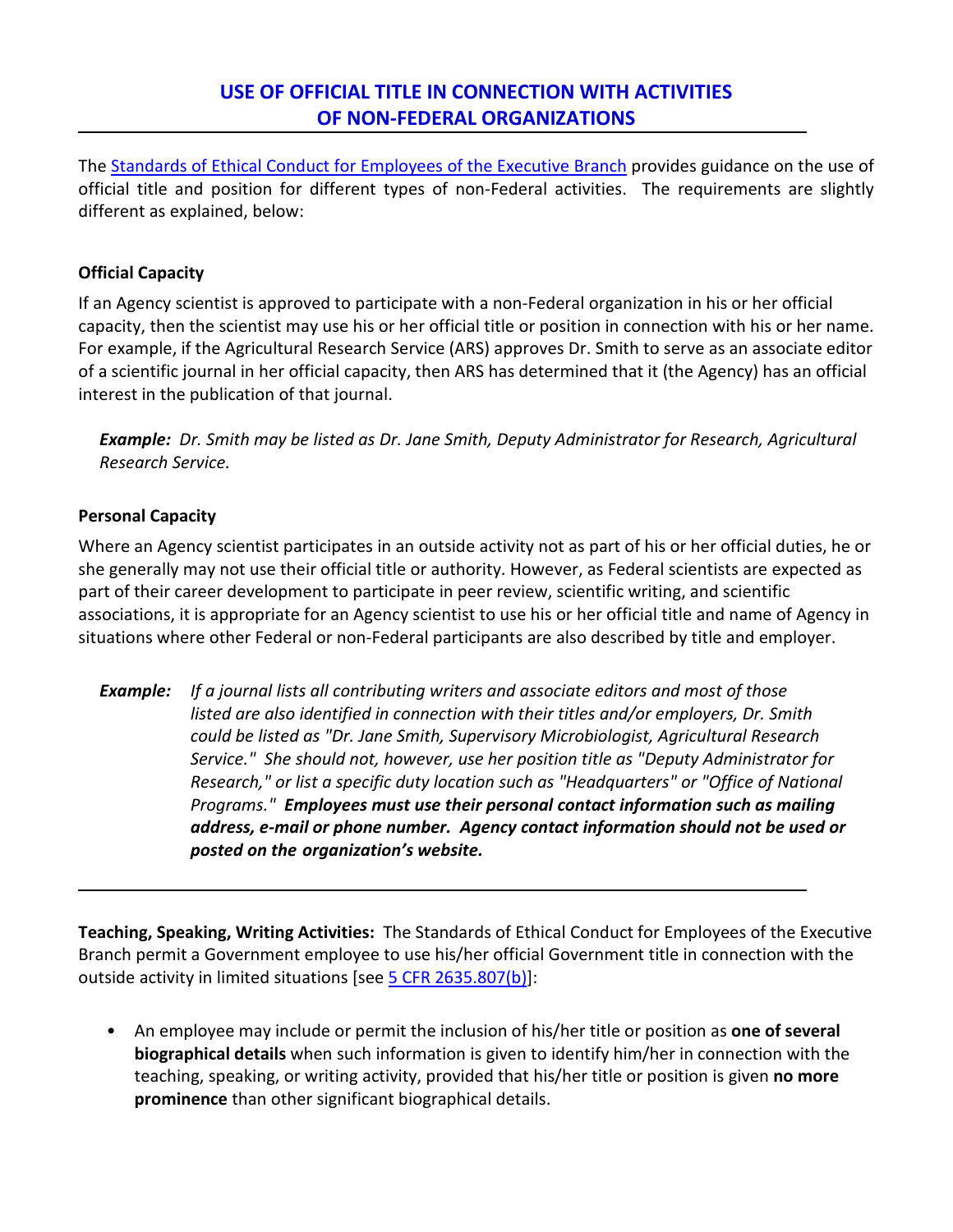- *Example: Dr. Steven Kelley is teaching a research course at a local university, and is introduced as follows: Dr. Steven Kelley graduated cum laude from the Massachusetts Institute of Technology with a BS degree in biochemistry, and completed his Masters and PhD at Rockefeller University in New York. Following four years in the military, he began his career as a research biochemist at the Agricultural Research Service, currently working in the National Chemical and Biotechnology Lab. He has taught several courses in basic research methods and chemistry.*
- An employee may use, or permit the use of, his/her title in connection with an **article published in a scientific or professional journal**, provided that the title or position is accompanied by a reasonably **prominent disclaimer** stating that the views expressed in the article are the employee's and do not represent the Government.

*Example of Disclaimer:* Dr. Steven Kelley works with another faculty member as part of his teaching at the local university (see above example). He and the other faculty member jointly prepare an article for publication in a scientific journal. He may use his official Government title as in the example for an Official Duty Activity, but it must be accompanied by the following disclaimer, prominently placed so readers see it: *Dr. Kelley contributed to this article in his personal capacity. The views expressed are his own and do not necessarily represent the views of the Agricultural Research Service or the United States Government.*

• An employee who is ordinarily addressed using a general term of address, such as "The Honorable," or a rank, such as "Admiral" may use or permit the use of that term of address or rank in connection with the outside teaching, speaking, or writing.

*Example:* Dr. Steven Kelley is also a US Public Health Service Commissioned Officer, at the rank of Rear Admiral. Colleagues normally address him as "Admiral Kelley." When Dr. Kelley is engaged in an outside activity, individuals interacting with him as part of that outside activity may also call him Admiral.

*Other Outside Activities (e.g., service on an advisory board or awards committee):* The Standards of Ethical Conduct for Employees of the Executive Branch also permit a Government employee to use his/her official Government title in connection with other types of outside activities (se[e 5 CFR](http://www.ecfr.gov/cgi-bin/text-idx?c=ecfr&SID=06f812f26e7ed9f364bb87944757b912&rgn=div5&view=text&node=5:3.0.10.10.9&idno=5#se5.3.2635_1702)  [2635.702\(b\)\)](http://www.ecfr.gov/cgi-bin/text-idx?c=ecfr&SID=06f812f26e7ed9f364bb87944757b912&rgn=div5&view=text&node=5:3.0.10.10.9&idno=5#se5.3.2635_1702). This part of the regulation does not impose the stringent biographical detail requirements which are imposed above. This rule focuses on whether an employee's title or position is used in a manner that could reasonably be construed to imply that the employee's agency or the Government sanctions or endorses the employee's activities. Therefore, employees may use their official government title in connection with an outside activity (other than teaching, speaking, or writing), only as follows:

• An employee may permit his/her name and official title in connection with an outside activity (other than teaching, speaking, or writing) as long as there is a **prominent disclaimer**  indicating that the employee is serving in a *personal capacity*, (e.g., the name and official title may be listed on the letterhead or other program provided that the listing contains an asterisk with an explanatory side or footnote stating that the individual serves in his/her personal capacity.)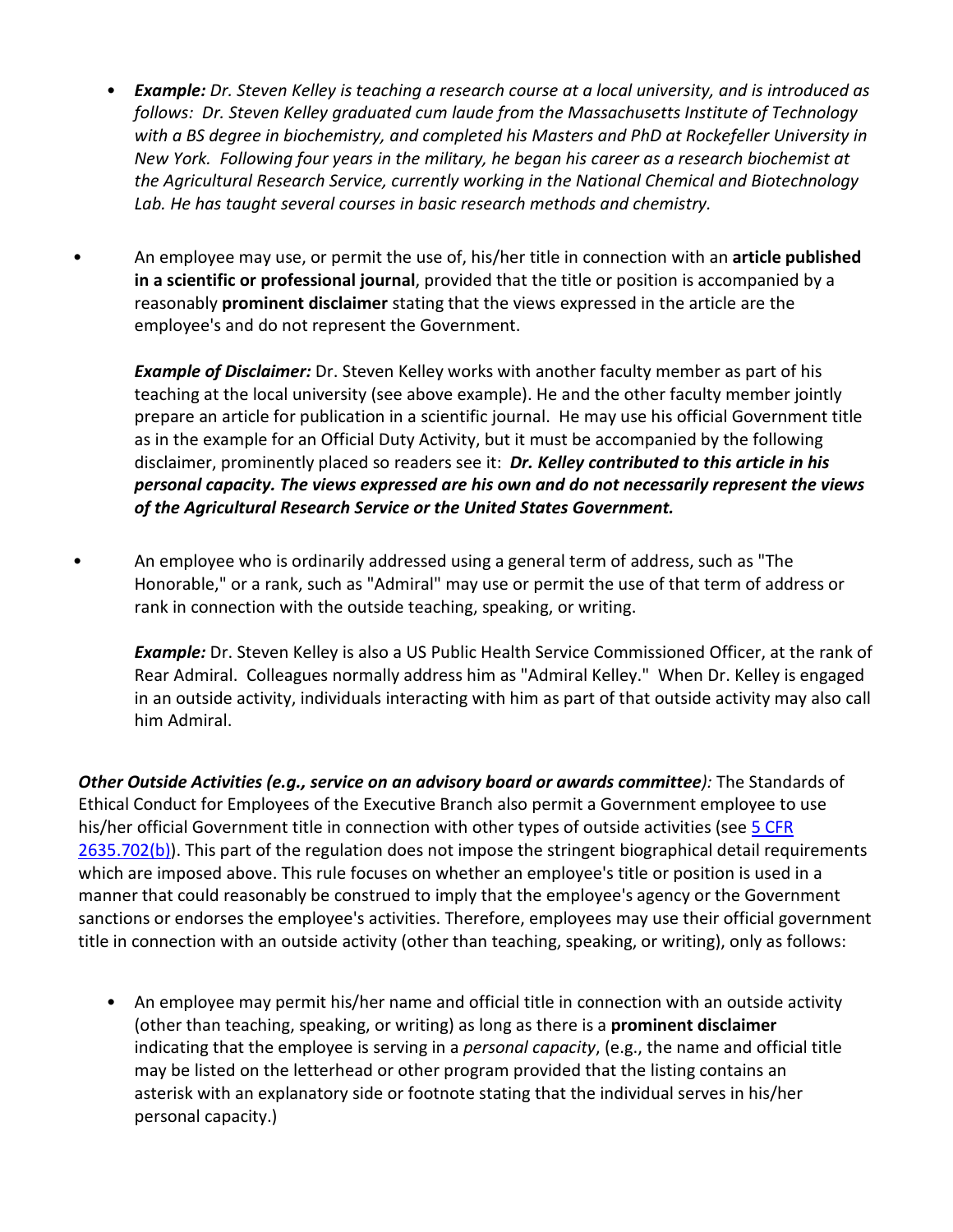*Example 1: As a member of an award committee for a professional association in a personal capacity, Dr. Smith helps the association review award nominations and determines the winner. Her name and title are listed on the award nomination form as follows –*

*Dr. Ann Smith, Economic Research Service\* and at the bottom of the list is the following: \*Dr. Smith is serving in her personal capacity.*

*Example 2: Dr. Jill Anderson, a Research Wildlife Biologist, serves on an editorial board for a professional journal to review articles, suggest revisions, and recommend suitability for publication in the journal. On the page of Editorial Board Members, the following listing is permitted: Dr. Jill Anderson, U.S. Forest Service\*, and the following note at the bottom of that page: \*Dr. Anderson is serving in her personal capacity.*

*Example 3: Dr. Michael Davis, a National Program Leader in the National Institute of Food and Agriculture, is serving on the Board of Directors for a professional association. Dr. Davis can be listed on the letterhead with an asterisk, as follows: Dr. Michael Davis, National Institute of Food and Agriculture\* with the following note at the bottom of the page: \*Dr. Davis is serving in his personal capacity.*

## **Use of Official Title in Conjunction with Other Types of Activities**

**Fundraising.** An employee may engage in fundraising in the Federal workplace *only in accordance with [5 CFR Section 950,](http://www.ecfr.gov/cgi-bin/text-idx?tpl=/ecfrbrowse/Title05/5cfr950_main_02.tpl)* which designates the annual Combined Federal Campaign as the only permissible fundraiser in the Federal workplace. As part of such official fundraising activities, an employee may use his/her official title, position, and authority. Personal fundraising activities, such as for religious organizations, schools, clubs, and other organizations are not permitted during official work time, nor can an employee use his/her official title, position, or authority to encourage participation or seek contributions. Even though these fundraisers may be for very good causes, Federal rules prohibit use of Government resources to conduct such fundraisers.

*Example: An employee may engage in personal fundraising on personal time and outside of the workplace, but may not use Government resources (phone, fax, time, copier, computer, etc.) in support of that activity.* 

Fundraising may be conducted outside the CFC only in the following instances:

- (1) Emergencies & Disasters (with OPM approval);
- (2) Solicitation of Employees for the Benefit of Employees (through agency approved employee organizations); or
- (3) Child Care Centers located at Federal installations (without prior authorization from OPM).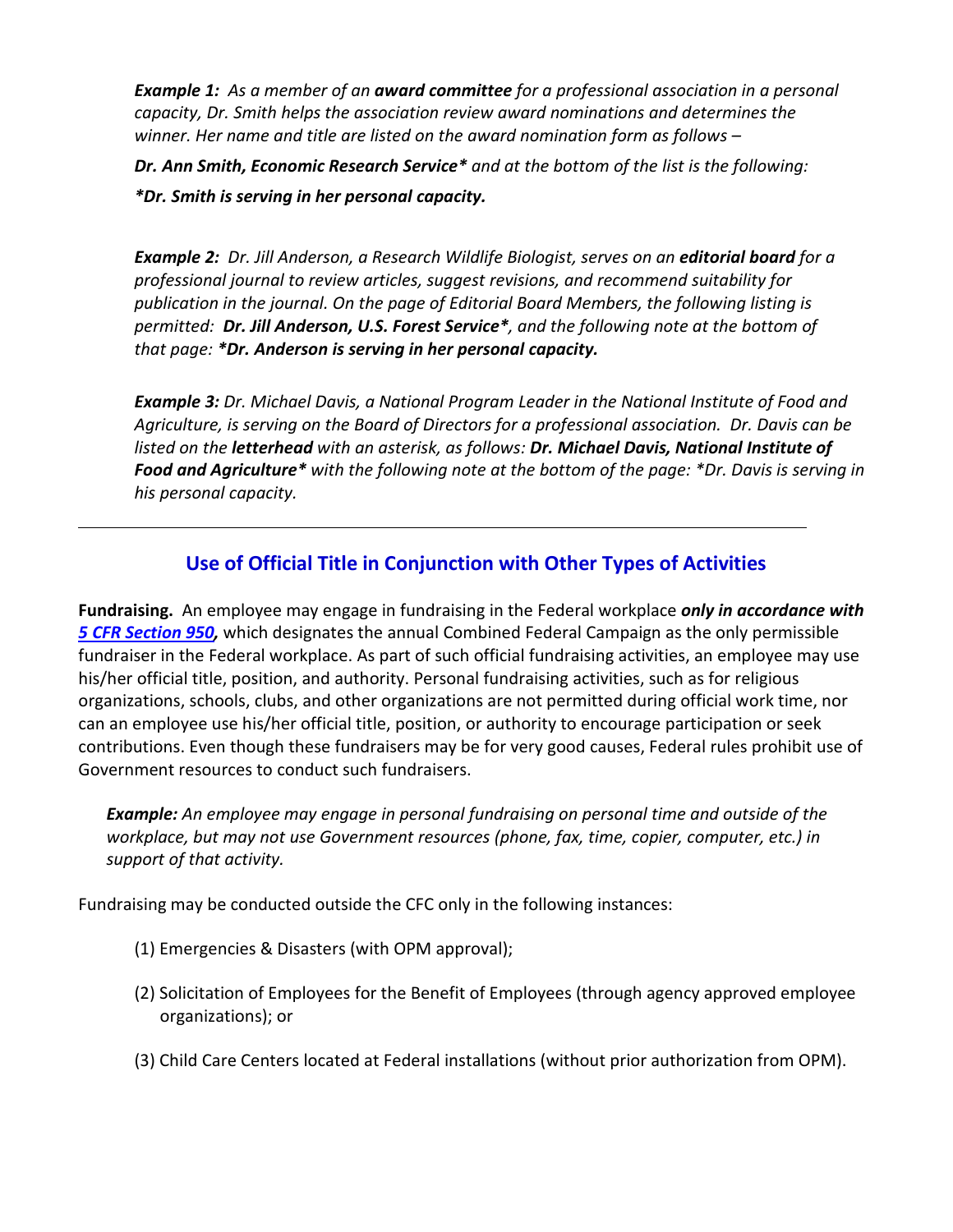**Employment Recommendations**. In accordance wit[h 5 CFR § 2635.702\(b\),](http://www.ecfr.gov/cgi-bin/text-idx?c=ecfr&SID=06f812f26e7ed9f364bb87944757b912&rgn=div5&view=text&node=5:3.0.10.10.9&idno=5#se5.3.2635_1702) an employee may write a recommendation using official title and/or official letterhead only in response to a request for an employment recommendation or character reference which is either:

- Based upon personal knowledge of the ability and character of an individual with whom the employee has dealt in the course of Federal employment; or
- For an individual whom the employee is recommending for Federal employment.

*Example 1: Prior to coming to USDA, Bill taught at State University. A former student has just graduated and is seeking a job with the University. The former student asks for a letter of recommendation from Bill. Bill may NOT write such a letter on official stationery or use his official title. The former student is not seeking Federal employment nor has Bill dealt with the former student in the course of Federal employment. Bill will have to use his own stationery and may not use his official title. He may, however, use his prior status as professor.*

*Example 2: Same facts as in Example 1, above, except that after Bill became a Federal employee, the former student came to work for him as a Federal summer intern. In this case, Bill may write a letter recommending the student using official stationery and his USDA official title because he has dealt with the student during the course of Federal employment.*

**Official Endorsements**. In addition to grant applicants (See Part IV, PARTICIPATION IN GRANTS ON BEHALF OF UNIVERSITIES AND OTHER NON-FEDERAL ENTITIES, of USDA Ethics Issuance 09-1: [https://www.ethics.usda.gov/rules/issuances/09-1-scientists.htm\)](https://www.ethics.usda.gov/rules/issuances/09-1-scientists.htm), other non-Federal persons and entities seek the official endorsement of their products, services, and purposes. Pursuant to 5 CFR § [2635.702\(c\),](http://www.ecfr.gov/cgi-bin/text-idx?c=ecfr&SID=06f812f26e7ed9f364bb87944757b912&rgn=div5&view=text&node=5:3.0.10.10.9&idno=5#se5.3.2635_1702) employees *may not* use their official title or authority to endorse any product, service or enterprise, except:

- In furtherance of statutory authority to promote products, services or enterprises; or
- As a result of documentation of compliance with agency requirements or standards or as the result of recognition for achievement given under an agency program of recognition for accomplishment in support of the Agency's mission.

*Example 1: Harriet, an Agency manager, is asked by Good Deed Doers (GDD), a non-Federal organization seeking grant money from a Foundation, for a letter recommending the grant. Harriet oversaw a successful project with GDD last year. Harriet should not issue the letter as it would be an endorsement of GDD. However, as Harriet was in a position of responsibility*  with respect to the project with GDD, she could issue a factual letter that simply verifies that *the project involving GDD and the Agency had been completed successfully.* 

*Note: In order to avoid accusations of favoritism, Agencies choosing to issue these types of letters must be prepared to either issue such letters in response to every request, or justify their decisions in issuing some letters and not others.*